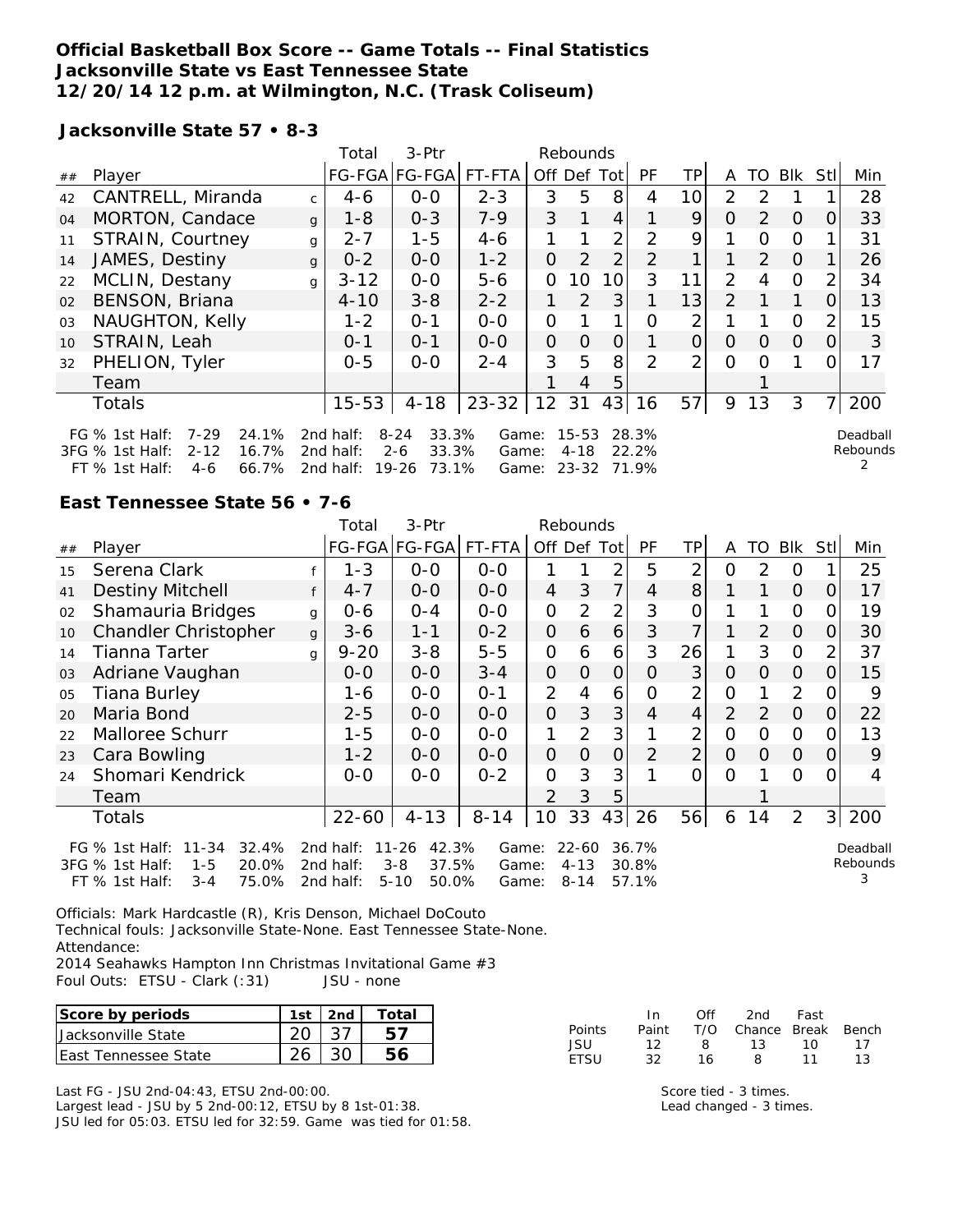# **Jacksonville State vs East Tennessee State 12/20/14 12 p.m. at Wilmington, N.C. (Trask Coliseum) 1st PERIOD Play-by-Play (Page 1)**

| Time           | Score   |                | Margin HOME/VISITOR                                  |                | Time Score  |       | Margin HOME/VISITOR                                   |
|----------------|---------|----------------|------------------------------------------------------|----------------|-------------|-------|-------------------------------------------------------|
| 19:39          |         |                | MISSED JUMPER by Destiny Mitchell                    | 11:22          |             |       | REBOUND (DEF) by (TEAM)                               |
| 19:39          |         |                | <b>BLOCK by CANTRELL, Miranda</b>                    | 11:22          |             |       | TIMEOUT MEDIA                                         |
| 19:39          |         |                | REBOUND (DEF) by CANTRELL, Miranda                   | 11:22          |             |       | SUB IN: STRAIN, Leah                                  |
| 19:22          |         |                | MISSED JUMPER by MCLIN, Destany                      | 11:22          |             |       | SUB OUT: STRAIN, Courtney                             |
| 19:22          |         |                | REBOUND (DEF) by Chandler Christopher                | 11:22          |             |       | SUB IN: Tiana Burley                                  |
| 18:58          | $2 - 0$ | H <sub>2</sub> | GOOD! LAYUP by Destiny Mitchell [PNT]                | 11:22          |             |       | SUB IN: Cara Bowling                                  |
| 18:36          | $2-2$   | T1             | GOOD! JUMPER by MCLIN, Destany                       | 11:22          |             |       | SUB IN: Adriane Vaughan                               |
| 18:23          | $4-2$   | H <sub>2</sub> | GOOD! LAYUP by Chandler Christopher [PNT]            | 11:22          |             |       | SUB OUT: Serena Clark                                 |
| 18:06          |         |                | MISSED JUMPER by MCLIN, Destany                      | 11:22          |             |       | SUB OUT: Malloree Schurr                              |
| 18:06          |         |                | REBOUND (OFF) by (TEAM)                              | 11:22          |             |       | SUB OUT: Shamauria Bridges                            |
| 17:48          | 4-4     | T <sub>2</sub> | GOOD! JUMPER by MCLIN, Destany                       | 11:15          |             |       | MISSED JUMPER by BENSON, Briana                       |
| 17:48          |         |                | ASSIST by CANTRELL, Miranda                          | 11:15          |             |       | REBOUND (DEF) by Maria Bond                           |
| 17:29          |         |                | MISSED 3 PTR by Shamauria Bridges                    | 10:58          |             |       | MISSED JUMPER by Tiana Burley                         |
| 17:29          |         |                | REBOUND (DEF) by STRAIN, Courtney                    | 10:58          |             |       | REBOUND (DEF) by BENSON, Briana                       |
| 17:21          |         |                | FOUL by Destiny Mitchell (P1T1)                      | 10:33          |             |       | TURNOVR by CANTRELL, Miranda                          |
| 17:21          | $4-5$   | V <sub>1</sub> | GOOD! FT SHOT by STRAIN, Courtney                    | 10:33          |             |       | SUB IN: PHELION, Tyler                                |
| 17:21          | $4-6$   | V <sub>2</sub> | GOOD! FT SHOT by STRAIN, Courtney                    | 10:33          |             |       | SUB OUT: CANTRELL, Miranda                            |
| 17:09          |         |                |                                                      | 10:20          |             |       |                                                       |
|                |         |                | MISSED JUMPER by Shamauria Bridges                   |                |             |       | MISSED JUMPER by Tiana Burley                         |
| 17:09          |         |                | REBOUND (DEF) by JAMES, Destiny                      | 10:20          |             |       | REBOUND (OFF) by (TEAM)                               |
| 17:04          |         |                | TURNOVR by JAMES, Destiny                            | 10:01          |             |       | FOUL by STRAIN, Leah (P1T2)                           |
| 17:02          |         |                | STEAL by Serena Clark                                |                | 10:01 16-13 | $H_3$ | GOOD! FT SHOT by Adriane Vaughan                      |
| 17:01          | $6-6$   | T <sub>3</sub> | GOOD! LAYUP by Tianna Tarter [FB/PNT]                | 10:01          | $17-13$     | H 4   | GOOD! FT SHOT by Adriane Vaughan                      |
| 16:50          |         |                | TURNOVR by MCLIN, Destany                            | 09:50          |             |       | MISSED 3 PTR by STRAIN, Leah                          |
| 16:49          |         |                | STEAL by Tianna Tarter                               | 09:50          |             |       | REBOUND (DEF) by Tianna Tarter                        |
| 16:45          | $8-6$   | H <sub>2</sub> | GOOD! LAYUP by Tianna Tarter [FB/PNT]                | 09:39          |             |       | MISSED JUMPER by Cara Bowling                         |
| 16:45          |         |                | FOUL by JAMES, Destiny (P1T1)                        | 09:39          |             |       | REBOUND (OFF) by Tiana Burley                         |
| 16:45          | 9-6     | H 3            | GOOD! FT SHOT by Tianna Tarter                       | 09:36          |             |       | MISSED JUMPER by Tiana Burley                         |
| 16:36          |         |                | TURNOVR by JAMES, Destiny                            | 09:36          |             |       | REBOUND (OFF) by Tiana Burley                         |
| 16:14          |         |                | <b>TURNOVR by Tianna Tarter</b>                      | 09:34          |             |       | MISSED JUMPER by Tiana Burley                         |
| 16:14          |         |                | STEAL by JAMES, Destiny                              | 09:34          |             |       | REBOUND (DEF) by PHELION, Tyler                       |
| 16:14          |         |                | FOUL by Tianna Tarter (P1T2)                         | 09:26          |             |       | MISSED 3 PTR by BENSON, Briana                        |
| 15:54          |         |                | MISSED JUMPER by MORTON, Candace                     | 09:26          |             |       | REBOUND (OFF) by PHELION, Tyler                       |
| 15:54          |         |                | REBOUND (DEF) by (TEAM)                              | 09:23          |             |       | MISSED JUMPER by PHELION, Tyler                       |
|                |         |                |                                                      |                |             |       |                                                       |
| 15:52          |         |                | TIMEOUT media                                        | 09:23          |             |       | <b>BLOCK by Tiana Burley</b>                          |
| 15:35          | $11-6$  | H 5            | GOOD! JUMPER by Destiny Mitchell [PNT]               | 09:23          |             |       | REBOUND (DEF) by Tiana Burley                         |
| 15:24          |         |                | <b>TURNOVR by MCLIN, Destany</b>                     | 09:23          |             |       | SUB IN: Serena Clark                                  |
| 14:59          |         |                | MISSED LAYUP by Tianna Tarter                        | 09:23          |             |       | SUB OUT: Tiana Burley                                 |
| 14:59          |         |                | REBOUND (DEF) by MCLIN, Destany                      | 09:08          |             |       | MISSED JUMPER by Maria Bond                           |
| 14:43          |         |                | MISSED JUMPER by MCLIN, Destany                      | 09:08          |             |       | REBOUND (DEF) by MCLIN, Destany                       |
| 14:43          |         |                | REBOUND (DEF) by (TEAM)                              | 08:58          |             |       | MISSED 3 PTR by BENSON, Briana                        |
| 14:28          |         |                | MISSED JUMPER by Serena Clark                        | 08:58          |             |       | REBOUND (DEF) by Tianna Tarter                        |
| 14:28          |         |                | REBOUND (OFF) by Destiny Mitchell                    | 08:53          |             |       | TURNOVR by Tianna Tarter                              |
| 14:24          |         |                | MISSED 3 PTR by Tianna Tarter                        | 08:53          |             |       | STEAL by NAUGHTON, Kelly                              |
| 14:24          |         |                | REBOUND (DEF) by (TEAM)                              | 08:53          |             |       | TIMEOUT 30sec                                         |
| 14:03          |         |                | MISSED 3 PTR by MORTON, Candace                      | 08:51          |             |       | MISSED 3 PTR by BENSON, Briana                        |
| 14:03          |         |                | REBOUND (DEF) by Serena Clark                        | 08:51          |             |       | REBOUND (DEF) by Tianna Tarter                        |
| 13:56          | $13-6$  | H 7            | GOOD! LAYUP by Tianna Tarter [FB/PNT]                | 08:39          |             |       | MISSED LAYUP by Serena Clark                          |
| 13:32          |         |                | FOUL by Destiny Mitchell (P2T3)                      | 08:39          |             |       | REBOUND (DEF) by MCLIN, Destany                       |
| 13:32          |         |                | SUB IN: BENSON, Briana                               | 08:24          |             |       | SUB IN: MORTON, Candace                               |
| 13:32          |         |                | SUB IN: NAUGHTON, Kelly                              | 08:24          |             |       | SUB OUT: STRAIN, Leah                                 |
| 13:32          |         |                | SUB OUT: JAMES, Destiny                              | 08:24          |             |       | SUB IN: Shamauria Bridges                             |
|                |         |                |                                                      |                |             |       |                                                       |
| 13:32<br>13:32 |         |                | SUB OUT: MORTON, Candace<br>SUB IN : Malloree Schurr | 08:24<br>08:24 |             |       | SUB IN: Chandler Christopher<br>SUB OUT: Cara Bowling |
|                |         |                |                                                      |                |             |       |                                                       |
| 13:32          |         |                | SUB IN: Maria Bond                                   | 08:24          |             |       | SUB OUT: Tianna Tarter                                |
| 13:32          |         |                | <b>SUB OUT: Destiny Mitchell</b>                     | 08:07          |             |       | MISSED JUMPER by MORTON, Candace                      |
| 13:32          |         |                | SUB OUT: Chandler Christopher                        | 08:07          |             |       | REBOUND (DEF) by Chandler Christopher                 |
| 13:28          | 13-9    | H 4            | GOOD! 3 PTR by BENSON, Briana                        | 08:01          |             |       | MISSED JUMPER by Chandler Christopher                 |
| 13:28          |         |                | ASSIST by NAUGHTON, Kelly                            | 08:01          |             |       | BLOCK by PHELION, Tyler                               |
| 12:52          |         |                | MISSED LAYUP by Malloree Schurr                      | 08:01          |             |       | REBOUND (OFF) by (TEAM)                               |
| 12:52          |         |                | REBOUND (OFF) by Serena Clark                        | 07:47          |             |       | MISSED JUMPER by Chandler Christopher                 |
| 12:52          |         |                | TURNOVR by (TEAM)                                    | 07:47          |             |       | BLOCK by BENSON, Briana                               |
| 12:38          |         |                | MISSED 3 PTR by NAUGHTON, Kelly                      | 07:45          |             |       | REBOUND (DEF) by BENSON, Briana                       |
| 12:38          |         |                | REBOUND (OFF) by CANTRELL, Miranda                   | 07:39          |             |       | TURNOVR by NAUGHTON, Kelly                            |
| 12:25          | 13-11   | H <sub>2</sub> | GOOD! JUMPER by MCLIN, Destany                       | 07:39          |             |       | <b>TIMEOUT MEDIA</b>                                  |
| 12:09          | $15-11$ | H 4            | GOOD! LAYUP by Serena Clark [PNT]                    | 07:25          |             |       | TURNOVR by Maria Bond                                 |
| 12:09          |         |                | <b>ASSIST by Maria Bond</b>                          | 07:25          |             |       | STEAL by MCLIN, Destany                               |
| 11:52          | 15-13   | H <sub>2</sub> | GOOD! JUMPER by CANTRELL, Miranda                    | 07:25          |             |       | FOUL by Serena Clark (P1T4)                           |
| 11:52          |         |                | ASSIST by BENSON, Briana                             | 07:03          |             |       | MISSED 3 PTR by BENSON, Briana                        |
| 11:22          |         |                | MISSED 3 PTR by Shamauria Bridges                    | 07:03          |             |       | REBOUND (DEF) by (TEAM)                               |
|                |         |                |                                                      |                |             |       |                                                       |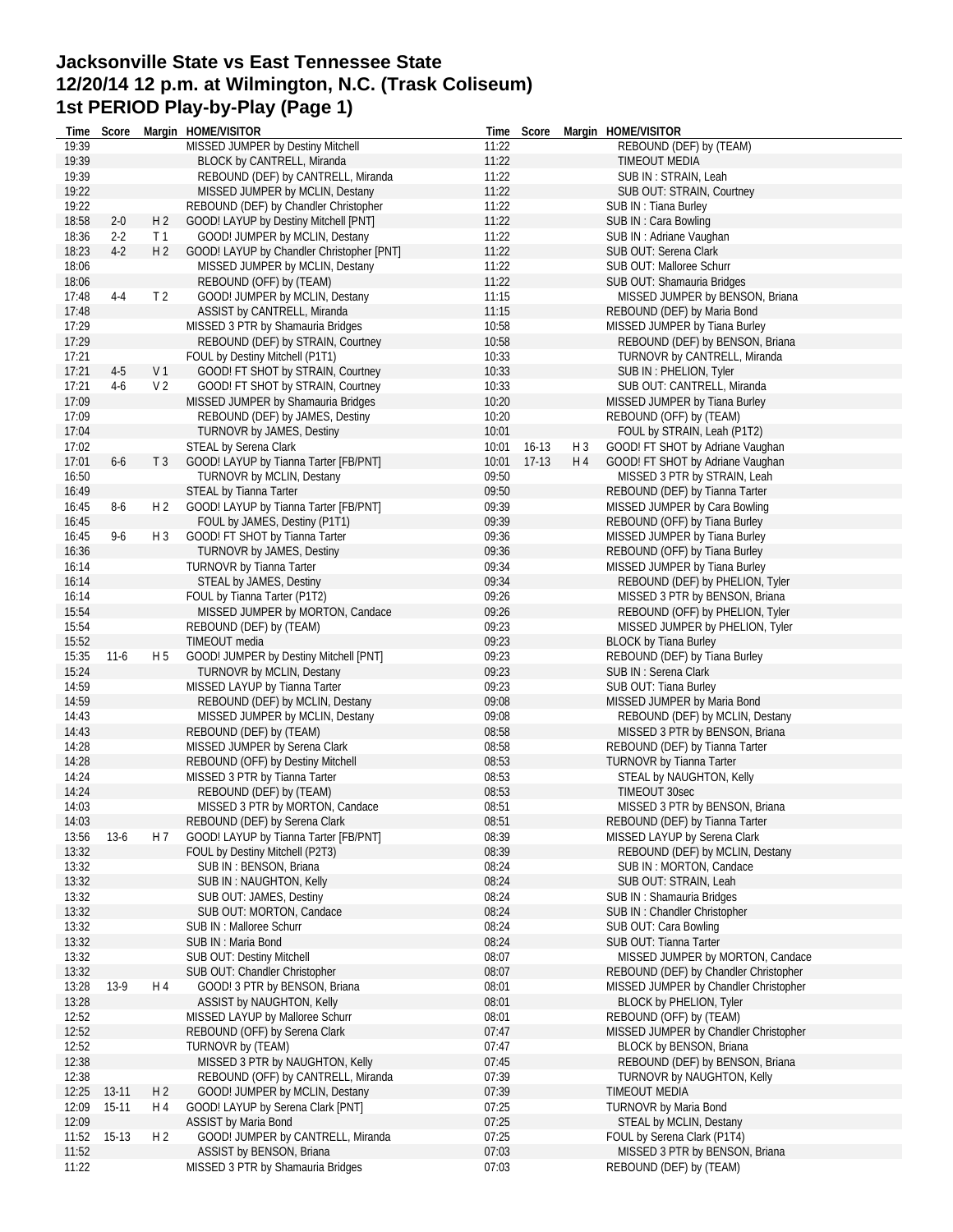## **Jacksonville State vs East Tennessee State 12/20/14 12 p.m. at Wilmington, N.C. (Trask Coliseum) 1st PERIOD Play-by-Play (Page 2)**

| Time  | Score     |                | Margin HOME/VISITOR                   | Time  | Score     |                      |                 | Margin HOME/VISITOR              |     |                                        |              |       |
|-------|-----------|----------------|---------------------------------------|-------|-----------|----------------------|-----------------|----------------------------------|-----|----------------------------------------|--------------|-------|
| 07:01 |           |                | SUB IN: STRAIN, Courtney              | 01:03 |           |                      |                 | REBOUND (OFF) by Malloree Schurr |     |                                        |              |       |
| 07:01 |           |                | SUB OUT: BENSON, Briana               | 01:01 | $26 - 18$ | H 8                  |                 |                                  |     | GOOD! JUMPER by Malloree Schurr [PNT]  |              |       |
| 06:39 |           |                | MISSED JUMPER by Maria Bond           | 00:50 |           |                      |                 |                                  |     | MISSED 3 PTR by STRAIN, Courtney       |              |       |
| 06:39 |           |                | REBOUND (DEF) by MCLIN, Destany       | 00:50 |           |                      |                 | REBOUND (DEF) by Malloree Schurr |     |                                        |              |       |
| 06:38 |           |                | FOUL by Serena Clark (P2T5)           | 00:41 |           |                      |                 | MISSED 3 PTR by Tianna Tarter    |     |                                        |              |       |
| 06:38 |           |                | SUB IN: CANTRELL, Miranda             | 00:41 |           |                      |                 |                                  |     | REBOUND (DEF) by MORTON, Candace       |              |       |
| 06:38 |           |                | SUB OUT: PHELION, Tyler               | 00:26 |           |                      |                 |                                  |     | MISSED 3 PTR by STRAIN, Courtney       |              |       |
| 06:38 |           |                | SUB IN: Shomari Kendrick              | 00:26 |           |                      |                 | REBOUND (DEF) by Tiana Burley    |     |                                        |              |       |
|       |           |                |                                       |       |           |                      |                 |                                  |     |                                        |              |       |
| 06:38 |           |                | SUB OUT: Serena Clark                 | 00:19 |           |                      |                 | <b>TURNOVR by Tiana Burley</b>   |     |                                        |              |       |
| 06:15 |           |                | MISSED JUMPER by STRAIN, Courtney     | 00:16 |           |                      |                 | STEAL by STRAIN, Courtney        |     |                                        |              |       |
| 06:15 |           |                | REBOUND (OFF) by MORTON, Candace      | 00:04 | $26 - 20$ | H6                   |                 |                                  |     | GOOD! LAYUP by CANTRELL, Miranda [PNT] |              |       |
| 05:55 |           |                | MISSED 3 PTR by MORTON, Candace       | 00:04 |           |                      |                 | <b>ASSIST by MCLIN, Destany</b>  |     |                                        |              |       |
| 05:55 |           |                | REBOUND (DEF) by Shomari Kendrick     |       |           |                      |                 |                                  |     |                                        |              |       |
| 05:33 | $20 - 13$ | H 7            | GOOD! 3 PTR by Chandler Christopher   |       |           |                      |                 | In                               | Off | 2nd                                    | Fast         |       |
| 05:25 |           |                | FOUL by Maria Bond (P1T6)             |       |           |                      | 1st period-only | Paint                            | T/O | Chance                                 | <b>Break</b> | Bench |
| 05:25 |           |                | SUB IN: Tianna Tarter                 |       |           | Jacksonville State   |                 | 2                                | 4   | 4                                      | 0            | 3     |
| 05:25 |           |                | SUB OUT: Adriane Vaughan              |       |           | East Tennessee State |                 | 20                               | 7   | 4                                      | 6            | 8     |
| 05:12 |           |                | MISSED JUMPER by PHELION, Tyler       |       |           |                      |                 |                                  |     |                                        |              |       |
| 05:12 |           |                |                                       |       |           |                      |                 |                                  |     |                                        |              |       |
|       |           |                | REBOUND (DEF) by Shamauria Bridges    |       |           |                      |                 |                                  |     |                                        |              |       |
| 04:47 |           |                | <b>TURNOVR by Shamauria Bridges</b>   |       |           |                      |                 |                                  |     |                                        |              |       |
| 04:45 |           |                | STEAL by NAUGHTON, Kelly              |       |           |                      |                 |                                  |     |                                        |              |       |
| 04:34 |           |                | MISSED JUMPER by PHELION, Tyler       |       |           |                      |                 |                                  |     |                                        |              |       |
| 04:34 |           |                | REBOUND (DEF) by Shomari Kendrick     |       |           |                      |                 |                                  |     |                                        |              |       |
| 04:16 |           |                | FOUL by STRAIN, Courtney (P1T3)       |       |           |                      |                 |                                  |     |                                        |              |       |
| 04:16 |           |                | SUB IN: JAMES, Destiny                |       |           |                      |                 |                                  |     |                                        |              |       |
| 04:16 |           |                | SUB OUT: NAUGHTON, Kelly              |       |           |                      |                 |                                  |     |                                        |              |       |
| 04:08 |           |                | MISSED JUMPER by Tianna Tarter        |       |           |                      |                 |                                  |     |                                        |              |       |
| 04:08 |           |                | REBOUND (DEF) by PHELION, Tyler       |       |           |                      |                 |                                  |     |                                        |              |       |
| 03:46 | 20-16     | H 4            | GOOD! 3 PTR by STRAIN, Courtney       |       |           |                      |                 |                                  |     |                                        |              |       |
|       |           |                |                                       |       |           |                      |                 |                                  |     |                                        |              |       |
| 03:46 |           |                | ASSIST by CANTRELL, Miranda           |       |           |                      |                 |                                  |     |                                        |              |       |
| 03:26 |           |                | MISSED JUMPER by Maria Bond           |       |           |                      |                 |                                  |     |                                        |              |       |
| 03:26 |           |                | REBOUND (DEF) by (TEAM)               |       |           |                      |                 |                                  |     |                                        |              |       |
| 03:25 |           |                | TIMEOUT MEDIA                         |       |           |                      |                 |                                  |     |                                        |              |       |
| 03:25 |           |                | SUB IN : PHELION, Tyler               |       |           |                      |                 |                                  |     |                                        |              |       |
| 03:25 |           |                | SUB OUT: MCLIN, Destany               |       |           |                      |                 |                                  |     |                                        |              |       |
| 03:20 |           |                | SUB IN: Tiana Burley                  |       |           |                      |                 |                                  |     |                                        |              |       |
| 03:20 |           |                | SUB OUT: Shomari Kendrick             |       |           |                      |                 |                                  |     |                                        |              |       |
| 03:07 |           |                | FOUL by Shamauria Bridges (P1T7)      |       |           |                      |                 |                                  |     |                                        |              |       |
| 03:07 |           |                | MISSED FT SHOT by STRAIN, Courtney    |       |           |                      |                 |                                  |     |                                        |              |       |
| 03:07 |           |                | REBOUND (OFF) by (DEADBALL)           |       |           |                      |                 |                                  |     |                                        |              |       |
|       |           |                |                                       |       |           |                      |                 |                                  |     |                                        |              |       |
| 03:07 |           |                | MISSED FT SHOT by STRAIN, Courtney    |       |           |                      |                 |                                  |     |                                        |              |       |
| 03:07 |           |                | REBOUND (DEF) by Chandler Christopher |       |           |                      |                 |                                  |     |                                        |              |       |
| 03:07 |           |                | SUB IN: Cara Bowling                  |       |           |                      |                 |                                  |     |                                        |              |       |
| 03:07 |           |                | SUB OUT: Shamauria Bridges            |       |           |                      |                 |                                  |     |                                        |              |       |
| 03:01 |           |                | MISSED LAYUP by Tianna Tarter         |       |           |                      |                 |                                  |     |                                        |              |       |
| 03:01 |           |                | REBOUND (DEF) by PHELION, Tyler       |       |           |                      |                 |                                  |     |                                        |              |       |
| 02:39 |           |                | MISSED LAYUP by PHELION, Tyler        |       |           |                      |                 |                                  |     |                                        |              |       |
| 02:39 |           |                | <b>BLOCK by Tiana Burley</b>          |       |           |                      |                 |                                  |     |                                        |              |       |
| 02:37 |           |                | REBOUND (DEF) by Tiana Burley         |       |           |                      |                 |                                  |     |                                        |              |       |
| 02:22 |           |                | FOUL by PHELION, Tyler (P1T4)         |       |           |                      |                 |                                  |     |                                        |              |       |
| 02:22 |           |                | SUB IN: MCLIN, Destany                |       |           |                      |                 |                                  |     |                                        |              |       |
| 02:22 |           |                | SUB OUT: PHELION, Tyler               |       |           |                      |                 |                                  |     |                                        |              |       |
|       |           |                |                                       |       |           |                      |                 |                                  |     |                                        |              |       |
| 02:22 |           |                | SUB IN: Shamauria Bridges             |       |           |                      |                 |                                  |     |                                        |              |       |
| 02:22 |           |                | SUB OUT: Chandler Christopher         |       |           |                      |                 |                                  |     |                                        |              |       |
| 02:16 | 22-16     | H 6            | GOOD! LAYUP by Tiana Burley [PNT]     |       |           |                      |                 |                                  |     |                                        |              |       |
| 02:16 |           |                | <b>ASSIST by Maria Bond</b>           |       |           |                      |                 |                                  |     |                                        |              |       |
| 02:16 |           |                | FOUL by CANTRELL, Miranda (P1T5)      |       |           |                      |                 |                                  |     |                                        |              |       |
| 02:16 |           |                | MISSED FT SHOT by Tiana Burley        |       |           |                      |                 |                                  |     |                                        |              |       |
| 02:16 |           |                | REBOUND (DEF) by MCLIN, Destany       |       |           |                      |                 |                                  |     |                                        |              |       |
| 02:02 |           |                | MISSED LAYUP by MORTON, Candace       |       |           |                      |                 |                                  |     |                                        |              |       |
| 02:02 |           |                | REBOUND (DEF) by Tiana Burley         |       |           |                      |                 |                                  |     |                                        |              |       |
| 01:38 | 24-16     | H8             | GOOD! JUMPER by Maria Bond [PNT]      |       |           |                      |                 |                                  |     |                                        |              |       |
| 01:38 |           |                |                                       |       |           |                      |                 |                                  |     |                                        |              |       |
|       |           |                | ASSIST by Shamauria Bridges           |       |           |                      |                 |                                  |     |                                        |              |       |
| 01:16 |           |                | FOUL by Maria Bond (P2T8)             |       |           |                      |                 |                                  |     |                                        |              |       |
| 01:16 | 24-17     | H 7            | GOOD! FT SHOT by MCLIN, Destany       |       |           |                      |                 |                                  |     |                                        |              |       |
| 01:16 | 24-18     | H <sub>6</sub> | GOOD! FT SHOT by MCLIN, Destany       |       |           |                      |                 |                                  |     |                                        |              |       |
| 01:16 |           |                | SUB IN: Adriane Vaughan               |       |           |                      |                 |                                  |     |                                        |              |       |
| 01:16 |           |                | SUB IN : Malloree Schurr              |       |           |                      |                 |                                  |     |                                        |              |       |
| 01:16 |           |                | SUB OUT: Cara Bowling                 |       |           |                      |                 |                                  |     |                                        |              |       |
| 01:16 |           |                | SUB OUT: Maria Bond                   |       |           |                      |                 |                                  |     |                                        |              |       |
| 01:03 |           |                | MISSED JUMPER by Tiana Burley         |       |           |                      |                 |                                  |     |                                        |              |       |
|       |           |                |                                       |       |           |                      |                 |                                  |     |                                        |              |       |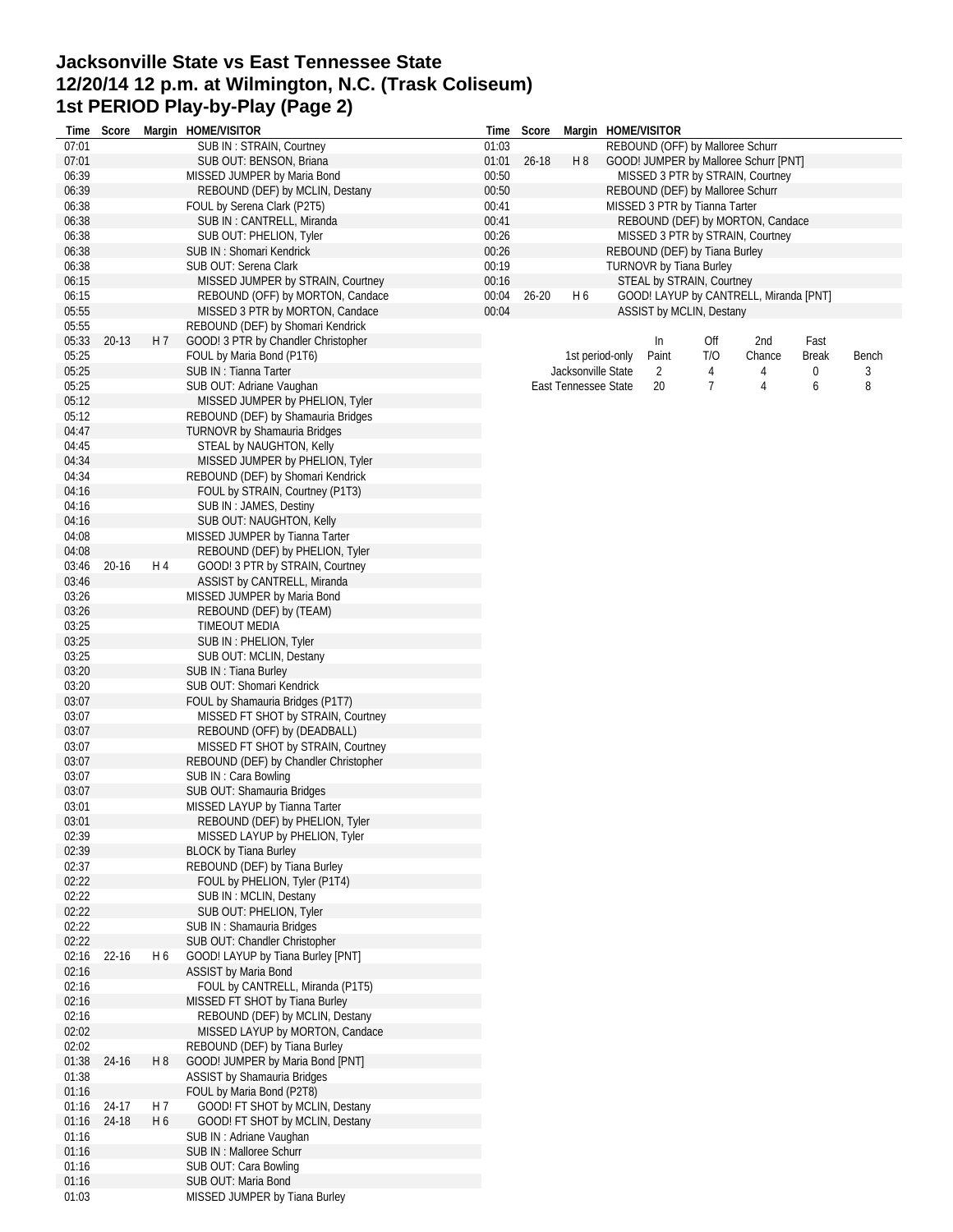# **Jacksonville State vs East Tennessee State 12/20/14 12 p.m. at Wilmington, N.C. (Trask Coliseum) 2nd PERIOD Play-by-Play (Page 1)**

| lime           | Score     |                | Margin HOME/VISITOR                                                      |                | Time Score     |                                  | Margin HOME/VISITOR                                                  |
|----------------|-----------|----------------|--------------------------------------------------------------------------|----------------|----------------|----------------------------------|----------------------------------------------------------------------|
| 19:40          | 28-20     | H8             | GOOD! LAYUP by Destiny Mitchell [PNT]                                    | 12:44          |                |                                  | <b>TURNOVR by Destiny Mitchell</b>                                   |
| 19:27          | 28-22     | H <sub>6</sub> | GOOD! JUMPER by STRAIN, Courtney [PNT]                                   | 12:44          |                |                                  | FOUL by Destiny Mitchell (P3T5)                                      |
| 19:01<br>19:01 |           |                | MISSED JUMPER by Shamauria Bridges<br>REBOUND (DEF) by CANTRELL, Miranda | 12:44<br>12:44 |                |                                  | SUB IN : Maria Bond<br>SUB OUT: Destiny Mitchell                     |
| 18:52          |           |                | MISSED LAYUP by JAMES, Destiny                                           | 12:30          |                |                                  | MISSED JUMPER by MCLIN, Destany                                      |
| 18:52          |           |                | REBOUND (DEF) by Destiny Mitchell                                        | 12:30          |                |                                  | REBOUND (DEF) by Tianna Tarter                                       |
| 18:47          |           |                | <b>TURNOVR by Tianna Tarter</b>                                          | 12:23          |                |                                  | FOUL by JAMES, Destiny (P2T5)                                        |
| 18:43          |           |                | STEAL by CANTRELL, Miranda                                               | 12:23          | 35-32          | $H_3$                            | GOOD! FT SHOT by Tianna Tarter                                       |
| 18:33          |           |                | MISSED JUMPER by MCLIN, Destany                                          | 12:23          | 36-32          | H 4                              | GOOD! FT SHOT by Tianna Tarter                                       |
| 18:33          |           |                | REBOUND (OFF) by CANTRELL, Miranda                                       | 12:23          |                |                                  | SUB IN: NAUGHTON, Kelly                                              |
| 18:30          |           |                | TURNOVR by CANTRELL, Miranda                                             | 12:23          |                |                                  | SUB OUT: JAMES, Destiny                                              |
| 18:30          |           |                | SUB IN : Malloree Schurr                                                 | 12:04          | 36-34          | H <sub>2</sub>                   | GOOD! LAYUP by BENSON, Briana [PNT]                                  |
| 18:30          |           |                | SUB OUT: Shamauria Bridges                                               | 11:55          |                |                                  | FOUL by PHELION, Tyler (P2T6)                                        |
| 18:03          |           |                | MISSED JUMPER by Malloree Schurr                                         | 11:55          |                |                                  | TIMEOUT media                                                        |
| 18:03          |           |                | REBOUND (DEF) by CANTRELL, Miranda                                       | 11:39          | 38-34          | H 4                              | GOOD! LAYUP by Maria Bond [PNT]                                      |
| 17:55<br>17:55 |           |                | MISSED 3 PTR by STRAIN, Courtney<br>REBOUND (DEF) by Destiny Mitchell    | 11:39<br>11:18 |                |                                  | <b>ASSIST by Tianna Tarter</b><br>TURNOVR by BENSON, Briana          |
| 17:34          |           |                | TURNOVR by Serena Clark                                                  | 11:16          |                |                                  | STEAL by Tianna Tarter                                               |
| 17:17          |           |                | MISSED 3 PTR by MORTON, Candace                                          | 11:14          | 40-34          | H 6                              | GOOD! LAYUP by Tianna Tarter [FB/PNT]                                |
| 17:17          |           |                | REBOUND (DEF) by Tianna Tarter                                           | 11:01          |                |                                  | FOUL by Cara Bowling (P1T6)                                          |
| 16:53          |           |                | MISSED JUMPER by Tianna Tarter                                           | 10:47          |                |                                  | FOUL by Cara Bowling (P2T7)                                          |
| 16:53          |           |                | REBOUND (OFF) by Destiny Mitchell                                        | 10:47          | 40-35          | H 5                              | GOOD! FT SHOT by BENSON, Briana                                      |
| 16:44          |           |                | MISSED 3 PTR by Tianna Tarter                                            | 10:47          | 40-36          | H 4                              | GOOD! FT SHOT by BENSON, Briana                                      |
| 16:44          |           |                | REBOUND (DEF) by JAMES, Destiny                                          | 10:47          |                |                                  | SUB IN : Malloree Schurr                                             |
| 16:37          | 28-24     | H 4            | GOOD! LAYUP by MORTON, Candace [FB/PNT]                                  | 10:47          |                |                                  | SUB OUT: Cara Bowling                                                |
| 16:37          |           |                | ASSIST by JAMES, Destiny                                                 | 10:34          |                |                                  | FOUL by BENSON, Briana (P1T7)                                        |
| 16:37          |           |                | FOUL by Chandler Christopher (P1T1)                                      | 10:34          |                |                                  | MISSED FT SHOT by Adriane Vaughan                                    |
| 16:37          | 28-25     | $H_3$          | GOOD! FT SHOT by MORTON, Candace                                         | 10:34          |                |                                  | REBOUND (OFF) by (DEADBALL)                                          |
| 16:37          |           |                | SUB IN: BENSON, Briana                                                   | 10:34          | 41-36          | H <sub>5</sub>                   | GOOD! FT SHOT by Adriane Vaughan                                     |
| 16:37          |           |                | SUB OUT: MORTON, Candace                                                 | 10:24          |                |                                  | MISSED JUMPER by MCLIN, Destany                                      |
| 16:21          |           |                | FOUL by CANTRELL, Miranda (P2T1)                                         | 10:24          |                |                                  | REBOUND (OFF) by BENSON, Briana                                      |
| 16:21          |           |                | FOUL by STRAIN, Courtney (P2T2)                                          | 10:09          |                |                                  | FOUL by Shamauria Bridges (P2T8)                                     |
| 15:58<br>15:58 |           |                | FOUL by Chandler Christopher (P2T2)<br>TURNOVR by Chandler Christopher   | 10:09<br>10:09 | 41-37<br>41-38 | H 4<br>$H_3$                     | GOOD! FT SHOT by MORTON, Candace<br>GOOD! FT SHOT by MORTON, Candace |
| 15:58          |           |                | TIMEOUT MEDIA                                                            | 09:52          |                |                                  | MISSED JUMPER by Malloree Schurr                                     |
| 15:44          |           |                | <b>TURNOVR by MCLIN, Destany</b>                                         | 09:52          |                |                                  | REBOUND (DEF) by MCLIN, Destany                                      |
| 15:26          | $31 - 25$ | H 6            | GOOD! 3 PTR by Tianna Tarter                                             | 09:42          |                |                                  | MISSED 3 PTR by BENSON, Briana                                       |
| 15:26          |           |                | <b>ASSIST by Destiny Mitchell</b>                                        | 09:42          |                |                                  | REBOUND (OFF) by MORTON, Candace                                     |
| 15:05          |           |                | MISSED 3 PTR by STRAIN, Courtney                                         | 09:40          |                |                                  | FOUL by Shamauria Bridges (P3T9)                                     |
| 15:05          |           |                | REBOUND (DEF) by Tianna Tarter                                           | 09:40          | 41-39          | H <sub>2</sub>                   | GOOD! FT SHOT by MORTON, Candace                                     |
| 14:55          |           |                | FOUL by MCLIN, Destany (P1T3)                                            | 09:40          |                |                                  | MISSED FT SHOT by MORTON, Candace                                    |
| 14:55          |           |                | FOUL by MCLIN, Destany (P2T4)                                            | 09:40          |                |                                  | REBOUND (DEF) by Maria Bond                                          |
| 14:55          |           |                | FOUL by Serena Clark (P3T3)                                              | 09:40          |                |                                  | SUB IN: Chandler Christopher                                         |
| 14:55          |           |                | <b>TURNOVR by Serena Clark</b>                                           | 09:40          |                |                                  | SUB OUT: Shamauria Bridges                                           |
| 14:55          |           |                | SUB IN: Maria Bond                                                       | 09:18          | 43-39          | H 4                              | GOOD! JUMPER by Tianna Tarter                                        |
| 14:55          |           |                | SUB OUT: Serena Clark                                                    | 09:07          |                |                                  | FOUL by MORTON, Candace (P1T8)                                       |
| 14:46          | 31-28     | $H_3$          | GOOD! 3 PTR by BENSON, Briana [FB]                                       | 09:07          |                |                                  | TURNOVR by MORTON, Candace                                           |
| 14:46          |           |                | <b>ASSIST by STRAIN, Courtney</b>                                        | 08:48          |                |                                  | FOUL by MCLIN, Destany (P3T9)                                        |
| 14:20<br>14:01 |           |                | <b>TURNOVR by Maria Bond</b><br>MISSED JUMPER by MCLIN, Destany          | 08:48<br>08:48 | 44-39<br>45-39 | H <sub>5</sub><br>H <sub>6</sub> | GOOD! FT SHOT by Tianna Tarter<br>GOOD! FT SHOT by Tianna Tarter     |
| 14:01          |           |                | REBOUND (DEF) by Chandler Christopher                                    | 08:48          |                |                                  | SUB IN: CANTRELL, Miranda                                            |
| 13:54          | 34-28     | H <sub>6</sub> | GOOD! 3 PTR by Tianna Tarter [FB]                                        | 08:48          |                |                                  | SUB OUT: MCLIN, Destany                                              |
| 13:54          |           |                | ASSIST by Chandler Christopher                                           | 08:28          | 45-41          | H 4                              | GOOD! JUMPER by CANTRELL, Miranda                                    |
| 13:34          | 34-31     | $H_3$          | GOOD! 3 PTR by BENSON, Briana [FB]                                       | 08:28          |                |                                  | ASSIST by BENSON, Briana                                             |
| 13:34          |           |                | ASSIST by MCLIN, Destany                                                 | 08:04          | 47-41          | H 6                              | GOOD! LAYUP by Chandler Christopher [PNT]                            |
| 13:11          |           |                | TURNOVR by Chandler Christopher                                          | 07:55          |                |                                  | TIMEOUT MEDIA                                                        |
| 13:09          |           |                | STEAL by MCLIN, Destany                                                  | 07:55          |                |                                  | SUB IN: STRAIN, Courtney                                             |
| 12:55          |           |                | FOUL by Tianna Tarter (P2T4)                                             | 07:55          |                |                                  | SUB OUT: BENSON, Briana                                              |
| 12:55          |           |                | MISSED FT SHOT by JAMES, Destiny                                         | 07:36          |                |                                  | MISSED JUMPER by CANTRELL, Miranda                                   |
| 12:55          |           |                | REBOUND (OFF) by (DEADBALL)                                              | 07:36          |                |                                  | REBOUND (OFF) by PHELION, Tyler                                      |
| 12:55          | 34-32     | H <sub>2</sub> | GOOD! FT SHOT by JAMES, Destiny                                          | 07:35          |                |                                  | FOUL by Malloree Schurr (P1T10)                                      |
| 12:55          |           |                | SUB IN : MORTON, Candace                                                 | 07:35          | 47-42          | H <sub>5</sub>                   | GOOD! FT SHOT by PHELION, Tyler                                      |
| 12:55<br>12:55 |           |                | SUB IN: PHELION, Tyler<br>SUB OUT: CANTRELL, Miranda                     | 07:35<br>07:35 |                |                                  | MISSED FT SHOT by PHELION, Tyler<br>REBOUND (DEF) by Malloree Schurr |
| 12:55          |           |                | SUB OUT: STRAIN, Courtney                                                |                |                |                                  |                                                                      |
| 12:55          |           |                | SUB IN: Shamauria Bridges                                                |                |                |                                  |                                                                      |
| 12:55          |           |                | SUB IN: Adriane Vaughan                                                  |                |                |                                  |                                                                      |
| 12:55          |           |                | SUB IN: Cara Bowling                                                     |                |                |                                  |                                                                      |
| 12:55          |           |                | SUB OUT: Chandler Christopher                                            |                |                |                                  |                                                                      |
| 12:55          |           |                | SUB OUT: Tianna Tarter                                                   |                |                |                                  |                                                                      |
| 12:55          |           |                | SUB OUT: Malloree Schurr                                                 |                |                |                                  |                                                                      |
| 12:47          |           |                | SUB IN : Tianna Tarter                                                   |                |                |                                  |                                                                      |
| 12:47          |           |                | SUB OUT: Maria Bond                                                      |                |                |                                  |                                                                      |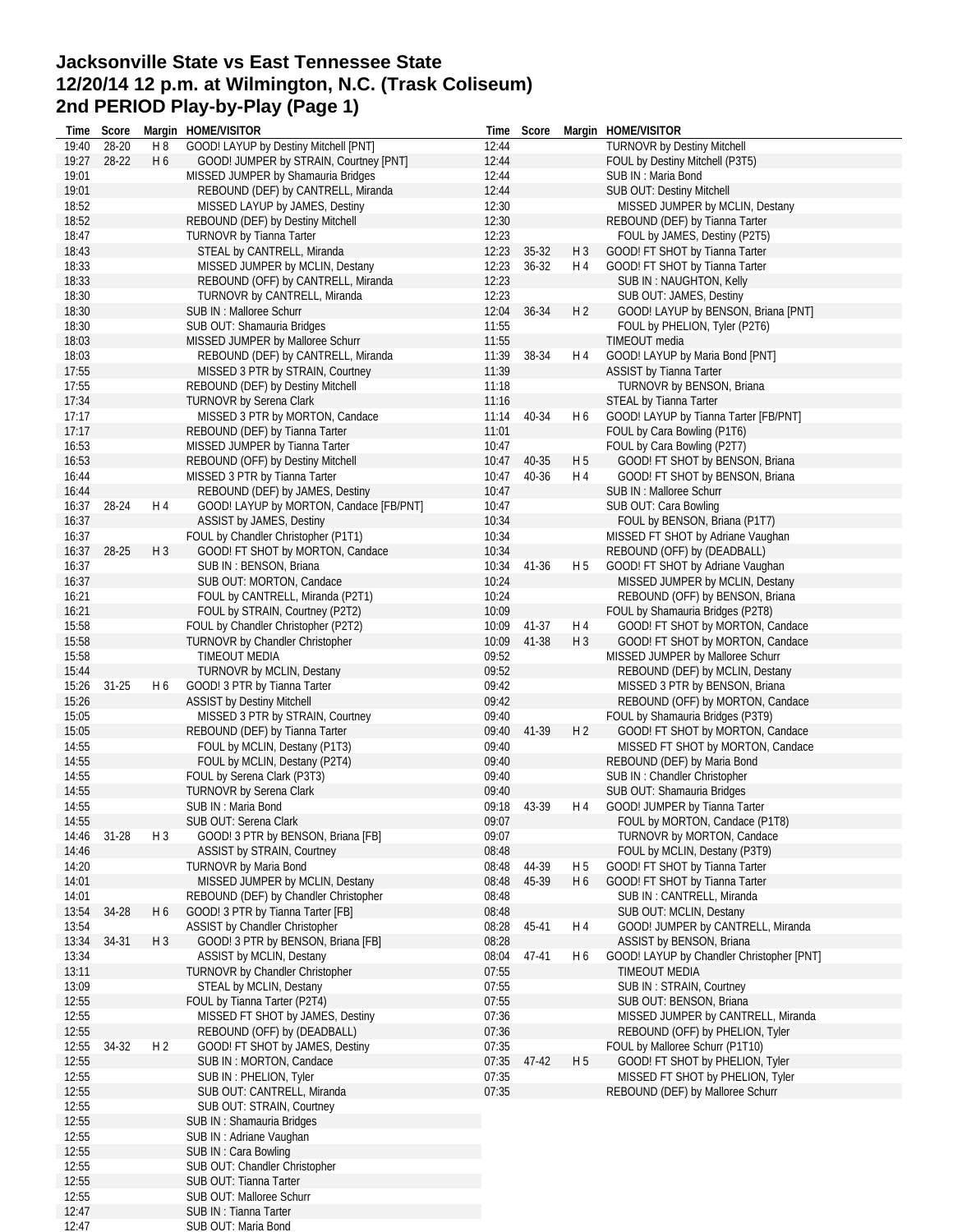## **Jacksonville State vs East Tennessee State 12/20/14 12 p.m. at Wilmington, N.C. (Trask Coliseum) 2nd PERIOD Play-by-Play (Page 2)**

| Time  | Score          |                | Margin HOME/VISITOR                                                | Time  | Score |                      | Margin HOME/VISITOR                             |
|-------|----------------|----------------|--------------------------------------------------------------------|-------|-------|----------------------|-------------------------------------------------|
| 07:10 | 49-42          | H 7            | GOOD! JUMPER by Tianna Tarter                                      | 02:27 |       |                      | MISSED JUMPER by JAMES, Destiny                 |
| 07:02 | 49-44          | H 5            | GOOD! LAYUP by NAUGHTON, Kelly [FB/PNT]                            | 02:27 |       |                      | REBOUND (OFF) by STRAIN, Courtney               |
| 06:42 |                |                | MISSED JUMPER by Malloree Schurr                                   | 02:25 |       |                      | TURNOVR by (TEAM)                               |
| 06:42 |                |                | REBOUND (DEF) by NAUGHTON, Kelly                                   | 02:06 |       |                      | MISSED 3 PTR by Shamauria Bridges               |
| 06:39 |                |                | TIMEOUT 30sec                                                      | 02:06 |       |                      | REBOUND (DEF) by (TEAM)                         |
| 06:39 |                |                | SUB IN: JAMES, Destiny                                             | 02:05 |       |                      | TIMEOUT 30sec                                   |
| 06:39 |                |                | SUB OUT: NAUGHTON, Kelly                                           | 02:05 |       |                      | SUB IN: Cara Bowling                            |
| 06:39 |                |                | SUB IN: Serena Clark                                               | 02:05 |       |                      | SUB OUT: Destiny Mitchell                       |
| 06:39 |                |                | <b>SUB IN: Destiny Mitchell</b>                                    | 02:05 |       |                      | SUB OUT: Shamauria Bridges                      |
| 06:39 |                |                | SUB OUT: Maria Bond                                                | 01:46 |       |                      | <b>TURNOVR by MCLIN, Destany</b>                |
| 06:39 |                |                | SUB OUT: Malloree Schurr                                           | 01:34 |       |                      | MISSED JUMPER by Chandler Christopher           |
| 06:28 |                |                | MISSED JUMPER by PHELION, Tyler                                    | 01:34 |       |                      | REBOUND (OFF) by Destiny Mitchell               |
| 06:28 |                |                | REBOUND (OFF) by MORTON, Candace                                   | 01:27 | 51-53 | V <sub>2</sub>       | GOOD! JUMPER by Cara Bowling [PNT]              |
| 06:26 |                |                | FOUL by Destiny Mitchell (P4T11)                                   | 01:04 |       |                      | MISSED LAYUP by MORTON, Candace                 |
| 06:26 | 49-45          | H 4            | GOOD! FT SHOT by MORTON, Candace                                   | 01:04 |       |                      | REBOUND (DEF) by Destiny Mitchell               |
| 06:26 | 49-46          | $H_3$          | GOOD! FT SHOT by MORTON, Candace                                   | 00:38 |       |                      | MISSED JUMPER by Tianna Tarter                  |
| 06:26 |                |                | SUB IN: Maria Bond                                                 | 00:38 |       |                      | REBOUND (DEF) by MCLIN, Destany                 |
| 06:26 |                |                | SUB OUT: Destiny Mitchell                                          | 00:27 |       |                      | FOUL by Serena Clark (P5T16)                    |
| 05:58 |                |                | MISSED 3 PTR by Tianna Tarter                                      | 00:27 | 51-54 | V 3                  | GOOD! FT SHOT by STRAIN, Courtney               |
| 05:58 |                |                | REBOUND (DEF) by CANTRELL, Miranda                                 | 00:27 | 51-55 | V 4                  | GOOD! FT SHOT by STRAIN, Courtney               |
| 05:50 |                |                | TURNOVR by MORTON, Candace                                         | 00:27 |       |                      | SUB IN: CANTRELL, Miranda                       |
| 05:22 |                |                | MISSED 3 PTR by Tianna Tarter                                      | 00:27 |       |                      | SUB OUT: PHELION, Tyler                         |
| 05:22 |                |                | REBOUND (DEF) by CANTRELL, Miranda                                 | 00:27 |       |                      | SUB IN: Maria Bond                              |
| 05:21 |                |                | FOUL by Maria Bond (P3T12)                                         | 00:27 |       |                      | SUB OUT: Serena Clark                           |
| 05:21 | 49-47          | H 2            | GOOD! FT SHOT by CANTRELL, Miranda                                 | 00:13 |       |                      |                                                 |
|       |                |                |                                                                    |       |       |                      | MISSED LAYUP by Destiny Mitchell                |
| 05:21 |                |                | MISSED FT SHOT by CANTRELL, Miranda                                | 00:13 |       |                      | REBOUND (DEF) by MCLIN, Destany                 |
| 05:21 |                |                | REBOUND (DEF) by Chandler Christopher                              | 00:12 |       |                      | FOUL by Tianna Tarter (P3T17)                   |
| 05:20 |                |                | FOUL by CANTRELL, Miranda (P3T10)                                  | 00:12 | 51-56 | V <sub>5</sub>       | GOOD! FT SHOT by MCLIN, Destany                 |
| 05:20 |                |                | MISSED FT SHOT by Chandler Christopher                             | 00:12 |       |                      | MISSED FT SHOT by MCLIN, Destany                |
| 05:20 |                |                | REBOUND (OFF) by (DEADBALL)                                        | 00:12 |       |                      | REBOUND (DEF) by Chandler Christopher           |
| 05:20 |                |                | MISSED FT SHOT by Chandler Christopher                             | 00:06 |       |                      | MISSED JUMPER by Tianna Tarter                  |
| 05:20 |                |                | REBOUND (DEF) by PHELION, Tyler                                    | 00:06 |       |                      | REBOUND (OFF) by Destiny Mitchell               |
| 05:20 |                |                | SUB IN: Shamauria Bridges                                          | 00:03 | 53-56 | V <sub>3</sub>       | GOOD! JUMPER by Destiny Mitchell [PNT]          |
| 05:20 |                |                | SUB OUT: Adriane Vaughan                                           | 00:03 |       |                      | TIMEOUT 30sec                                   |
| 05:03 |                |                | FOUL by Maria Bond (P4T13)                                         | 00:03 |       |                      | FOUL by Chandler Christopher (P3T18)            |
| 05:03 | 49-48          | H1             | GOOD! FT SHOT by PHELION, Tyler                                    | 00:03 | 53-57 | V 4                  | GOOD! FT SHOT by MORTON, Candace                |
| 05:03 |                |                | MISSED FT SHOT by PHELION, Tyler                                   | 00:03 |       |                      | MISSED FT SHOT by MORTON, Candace               |
| 05:03 |                |                | REBOUND (OFF) by CANTRELL, Miranda                                 | 00:03 |       |                      | REBOUND (DEF) by Maria Bond                     |
| 05:03 |                |                | SUB IN: Shomari Kendrick                                           | 00:00 | 56-57 | V <sub>1</sub>       | GOOD! 3 PTR by Tianna Tarter                    |
| 05:03 |                |                | SUB OUT: Maria Bond                                                |       |       |                      |                                                 |
| 04:43 | 49-50          | V <sub>1</sub> | GOOD! JUMPER by CANTRELL, Miranda [PNT]                            |       |       |                      | 2nd<br>In<br>Off<br>Fast                        |
| 04:43 |                |                | FOUL by Shomari Kendrick (P1T14)                                   |       |       | 2nd period-only      | T/O<br>Paint<br>Chance<br><b>Break</b><br>Bench |
| 04:43 |                |                | TIMEOUT 30sec                                                      |       |       | Jacksonville State   | 10<br>9<br>4<br>10<br>14                        |
| 04:43 | 49-51          | V <sub>2</sub> | GOOD! FT SHOT by CANTRELL, Miranda                                 |       |       | East Tennessee State | 5<br>12<br>9<br>5<br>4                          |
| 04:27 |                |                | <b>TURNOVR by Shomari Kendrick</b>                                 |       |       |                      |                                                 |
| 04:16 |                |                | MISSED JUMPER by CANTRELL, Miranda                                 |       |       |                      |                                                 |
| 04:16 |                |                | REBOUND (DEF) by Shomari Kendrick                                  |       |       |                      |                                                 |
| 04:15 |                |                | FOUL by CANTRELL, Miranda (P4T11)                                  |       |       |                      |                                                 |
| 04:15 |                |                | MISSED FT SHOT by Shomari Kendrick                                 |       |       |                      |                                                 |
| 04:15 |                |                | REBOUND (OFF) by (DEADBALL)                                        |       |       |                      |                                                 |
| 04:15 |                |                | MISSED FT SHOT by Shomari Kendrick                                 |       |       |                      |                                                 |
| 04:15 |                |                | REBOUND (DEF) by MCLIN, Destany                                    |       |       |                      |                                                 |
| 04:15 |                |                | SUB IN: MCLIN, Destany                                             |       |       |                      |                                                 |
| 04:15 |                |                | SUB OUT: CANTRELL, Miranda                                         |       |       |                      |                                                 |
| 04:03 |                |                | MISSED JUMPER by MCLIN, Destany                                    |       |       |                      |                                                 |
| 04:03 |                |                | REBOUND (DEF) by Shamauria Bridges                                 |       |       |                      |                                                 |
| 03:54 |                |                | MISSED 3 PTR by Shamauria Bridges                                  |       |       |                      |                                                 |
| 03:54 |                |                | REBOUND (DEF) by MCLIN, Destany                                    |       |       |                      |                                                 |
| 03:41 |                |                | FOUL by Serena Clark (P4T15)                                       |       |       |                      |                                                 |
|       |                |                |                                                                    |       |       |                      |                                                 |
| 03:41 |                |                | TIMEOUT MEDIA                                                      |       |       |                      |                                                 |
| 03:41 | 49-52<br>49-53 | $V_3$<br>V 4   | GOOD! FT SHOT by MCLIN, Destany<br>GOOD! FT SHOT by MCLIN, Destany |       |       |                      |                                                 |
| 03:41 |                |                |                                                                    |       |       |                      |                                                 |
| 03:41 |                |                | <b>SUB IN: Destiny Mitchell</b>                                    |       |       |                      |                                                 |
| 03:41 |                |                | SUB IN : Malloree Schurr                                           |       |       |                      |                                                 |
| 03:41 |                |                | SUB OUT: Chandler Christopher                                      |       |       |                      |                                                 |
| 03:41 |                |                | SUB OUT: Shomari Kendrick                                          |       |       |                      |                                                 |
| 03:23 |                |                | MISSED JUMPER by Destiny Mitchell                                  |       |       |                      |                                                 |
| 03:23 |                |                | REBOUND (DEF) by PHELION, Tyler                                    |       |       |                      |                                                 |
| 02:57 |                |                | MISSED JUMPER by MCLIN, Destany                                    |       |       |                      |                                                 |
| 02:57 |                |                | REBOUND (OFF) by PHELION, Tyler                                    |       |       |                      |                                                 |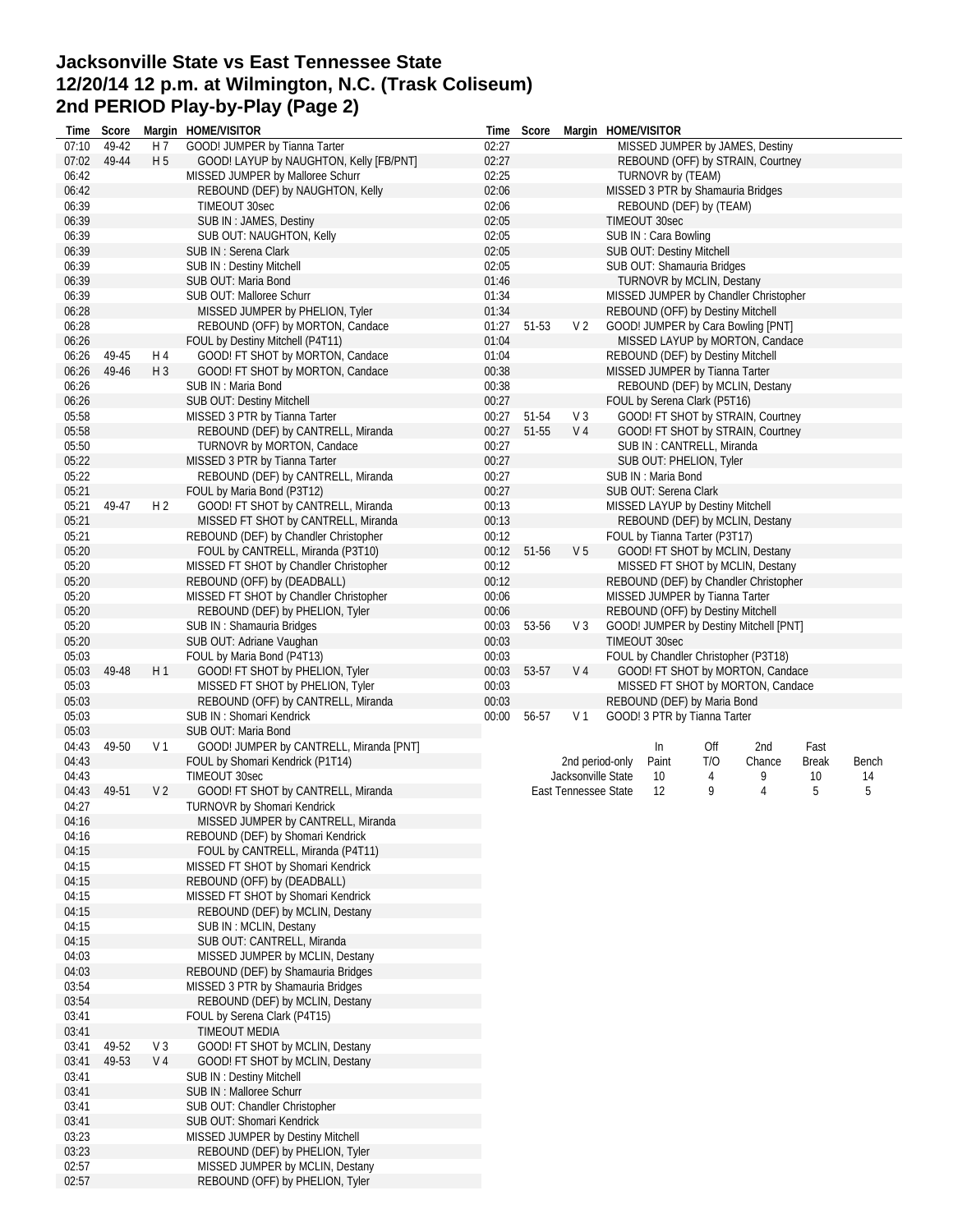### **Official Basketball Box Score -- 1st Half-Only Jacksonville State vs East Tennessee State 12/20/14 12 p.m. at Wilmington, N.C. (Trask Coliseum)**

**Jacksonville State**

|    |                                      | Total   | 3-Ptr    |         |                | Rebounds       |                |                |                |          |                  |                |                |                |
|----|--------------------------------------|---------|----------|---------|----------------|----------------|----------------|----------------|----------------|----------|------------------|----------------|----------------|----------------|
| ## | Player                               | FG-FGA  | FG-FGA   | FT-FTA  | Off            | Def            | Tot            | PF             | ТP             | A        | TO               | Blk            | Stl            | Min            |
| 42 | CANTRELL, Miranda<br>$\mathsf{C}$    | $2 - 2$ | $0-0$    | $0-0$   |                |                |                |                | 4              |          |                  |                | 0              | 16             |
| 04 | MORTON, Candace<br>$\mathfrak{g}$    | $0-5$   | $0 - 2$  | $0-0$   |                |                | $\overline{2}$ | $\overline{0}$ | $\overline{0}$ | 0        | $\overline{0}$   | $\overline{0}$ | $\overline{0}$ | 16             |
| 11 | <b>STRAIN, Courtney</b><br>g         | 1-4     | $1 - 3$  | $2 - 4$ | $\Omega$       |                |                |                | 5 <sup>1</sup> | 0        | $\Omega$         | 0              |                | 16             |
| 14 | JAMES, Destiny<br>g                  | $0-0$   | $0-0$    | $0-0$   | $\overline{0}$ | $\mathbf{1}$   |                |                | $\overline{0}$ | 0        | $\overline{2}$   | $\Omega$       |                | 12             |
| 22 | MCLIN, Destany<br>g                  | $3-6$   | $0-0$    | $2-2$   | $\overline{0}$ | 5              | 5              | 0              | 8 <sup>1</sup> |          | 2                | 0              |                | 19             |
| 02 | <b>BENSON, Briana</b>                | $1-6$   | $1-5$    | $0-0$   | $\mathbf 0$    | $\overline{2}$ | $\overline{2}$ | $\mathbf 0$    | 3              |          | $\Omega$         |                | 0              | $\overline{4}$ |
| 03 | <b>NAUGHTON, Kelly</b>               | $0 - 1$ | $0 - 1$  | $0-0$   | $\mathbf 0$    | $\mathbf{0}$   | $\overline{0}$ | $\mathbf 0$    | 0              |          |                  | $\Omega$       | 2              | 9              |
| 10 | STRAIN, Leah                         | $0 - 1$ | $0 - 1$  | $0-0$   | $\overline{0}$ | $\theta$       | 0              |                | 0              | $\Omega$ | $\boldsymbol{0}$ | 0              | $\overline{0}$ | $\mathfrak{Z}$ |
| 32 | PHELION, Tyler                       | $0 - 4$ | $0-0$    | $0-0$   |                | 3              | 4              |                | 0              | 0        | $\Omega$         |                | 0              | 5              |
|    | Team                                 |         |          |         |                | 3              | 4              |                |                |          |                  |                |                |                |
|    | <b>Totals</b>                        | $7-29$  | $2 - 12$ | $4-6$   | 4              | 17             | 21             | 5              | 20             | 5        | 6                | 3              | 5 <sup>1</sup> | 100            |
|    | FG % 1st Half:<br>$7-29$<br>24.1%    |         |          |         |                |                |                |                |                |          |                  |                |                |                |
|    | 3FG % 1st Half:<br>$2 - 12$<br>16.7% |         |          |         |                |                |                |                |                |          |                  |                |                |                |

FT % 1st Half: 4-6 66.7%

#### **East Tennessee State**

|                 |                                               | Total     | 3-Ptr   |         |                  | Rebounds         |                |                |             |                |                |                |                |                |
|-----------------|-----------------------------------------------|-----------|---------|---------|------------------|------------------|----------------|----------------|-------------|----------------|----------------|----------------|----------------|----------------|
| ##              | Player                                        | FG-FGA    | FG-FGA  | FT-FTA  | Off              | Def              | Totl           | PF             | ΤP          | Α              | TO             | <b>Blk</b>     | Stl            | Min            |
| 15              | Serena Clark                                  | $1-3$     | $0-0$   | $0-0$   |                  |                  |                |                |             | 0              | 0              | 0              |                | 14             |
| 41              | <b>Destiny Mitchell</b>                       | $2 - 3$   | $0-0$   | $0-0$   |                  | $\mathbf 0$      |                | $\overline{2}$ | 4           | $\overline{0}$ | $\mathbf 0$    | $\overline{0}$ | $\overline{0}$ | 6              |
| 02              | Shamauria Bridges<br>g                        | $0 - 3$   | $0 - 2$ | $0-0$   | $\mathbf 0$      | 1                |                |                |             |                |                | $\Omega$       | 0              | 11             |
| 10 <sup>°</sup> | <b>Chandler Christopher</b><br>$\mathfrak{g}$ | $2 - 4$   | $1 - 1$ | $0-0$   | $\mathbf 0$      | $\mathfrak{Z}$   | 3              | $\mathbf{0}$   | 5           | 0              | $\mathbf 0$    | $\overline{0}$ | $\mathbf 0$    | 13             |
| 14              | <b>Tianna Tarter</b><br>g                     | $3-8$     | $0 - 2$ | $1 - 1$ | $\mathbf 0$      | 3                | 31             |                |             | 0              | $\overline{2}$ | $\Omega$       |                | 17             |
| 03              | Adriane Vaughan                               | $0-0$     | $0-0$   | $2-2$   | $\overline{0}$   | $\boldsymbol{0}$ | 0              | $\mathbf 0$    | 2           | 0              | $\mathbf 0$    | 0              | $\overline{0}$ | $\overline{7}$ |
| 05              | <b>Tiana Burley</b>                           | 1-6       | $0-0$   | $0 - 1$ | $\overline{2}$   | 4                | 6 <sup>1</sup> | $\overline{0}$ | 2           |                |                | $\overline{2}$ | 0              | 9              |
| 20              | Maria Bond                                    | $1 - 4$   | $0-0$   | $0-0$   | $\overline{0}$   |                  |                | $\overline{2}$ | 2           |                |                | $\Omega$       | $\mathbf 0$    | 12             |
| 22              | Malloree Schurr                               | $1-2$     | $0-0$   | $0-0$   |                  |                  | $\overline{2}$ | $\overline{0}$ | C           | 0              | 0              | $\Omega$       | $\mathbf 0$    | 3              |
| 23              | Cara Bowling                                  | $0 - 1$   | $0-0$   | $0-0$   | $\boldsymbol{0}$ | $\mathbf 0$      | 0              | $\mathbf 0$    | $\mathbf 0$ | 0              | $\mathbf 0$    | $\overline{0}$ | $\mathbf 0$    | 5              |
| 24              | Shomari Kendrick                              | $0-0$     | $0-0$   | $0-0$   | $\overline{0}$   | $\overline{2}$   | $\overline{2}$ | $\mathbf{0}$   | 0           | 0              | 0              | 0              | $\mathbf 0$    | 3              |
|                 | Team                                          |           |         |         | 2                | 3                | 5 <sub>1</sub> |                |             |                |                |                |                |                |
|                 | <b>Totals</b>                                 | $11 - 34$ | $1-5$   | $3-4$   |                  | 19               | 26             | 8              | 26          | 3              | 6              | $\overline{2}$ | $\overline{2}$ | 100            |
|                 | 11-34<br>32.4%<br>$FG \%$ 1st Half            |           |         |         |                  |                  |                |                |             |                |                |                |                |                |

| FG % 1st Half:   | 11-34 | 32.4% |
|------------------|-------|-------|
| 3FG % 1st Half:  | $1-5$ | 20.0% |
| $FT$ % 1st Half: | $3-4$ | 75.0% |

Officials: Mark Hardcastle (R), Kris Denson, Michael DoCouto Technical fouls: Jacksonville State-None. East Tennessee State-None. Attendance:

2014 Seahawks Hampton Inn Christmas Invitational Game #3<br>Foul Outs: ETSU - Clark (:31) JSU - none Foul Outs: ETSU - Clark (:31)

| Score by periods             | 1ci | ั∩†ล |
|------------------------------|-----|------|
| <b>Jacksonville State</b>    |     |      |
| <b>LEast Tennessee State</b> |     |      |

Last FG - JSU 2nd-04:43, ETSU 2nd-00:00. Largest lead - JSU by 5 2nd-00:12, ETSU by 8 1st-01:38. JSU led for 05:03. ETSU led for 32:59. Game was tied for 01:58.

|        | In    | Off | 2nd    | Fast         |       |
|--------|-------|-----|--------|--------------|-------|
| Points | Paint | T/O | Chance | <b>Break</b> | Bench |
| JSU    |       |     |        |              |       |
| etsu   | 20    |     |        |              | Զ     |

Score tied - 3 times. Lead changed - 2 times.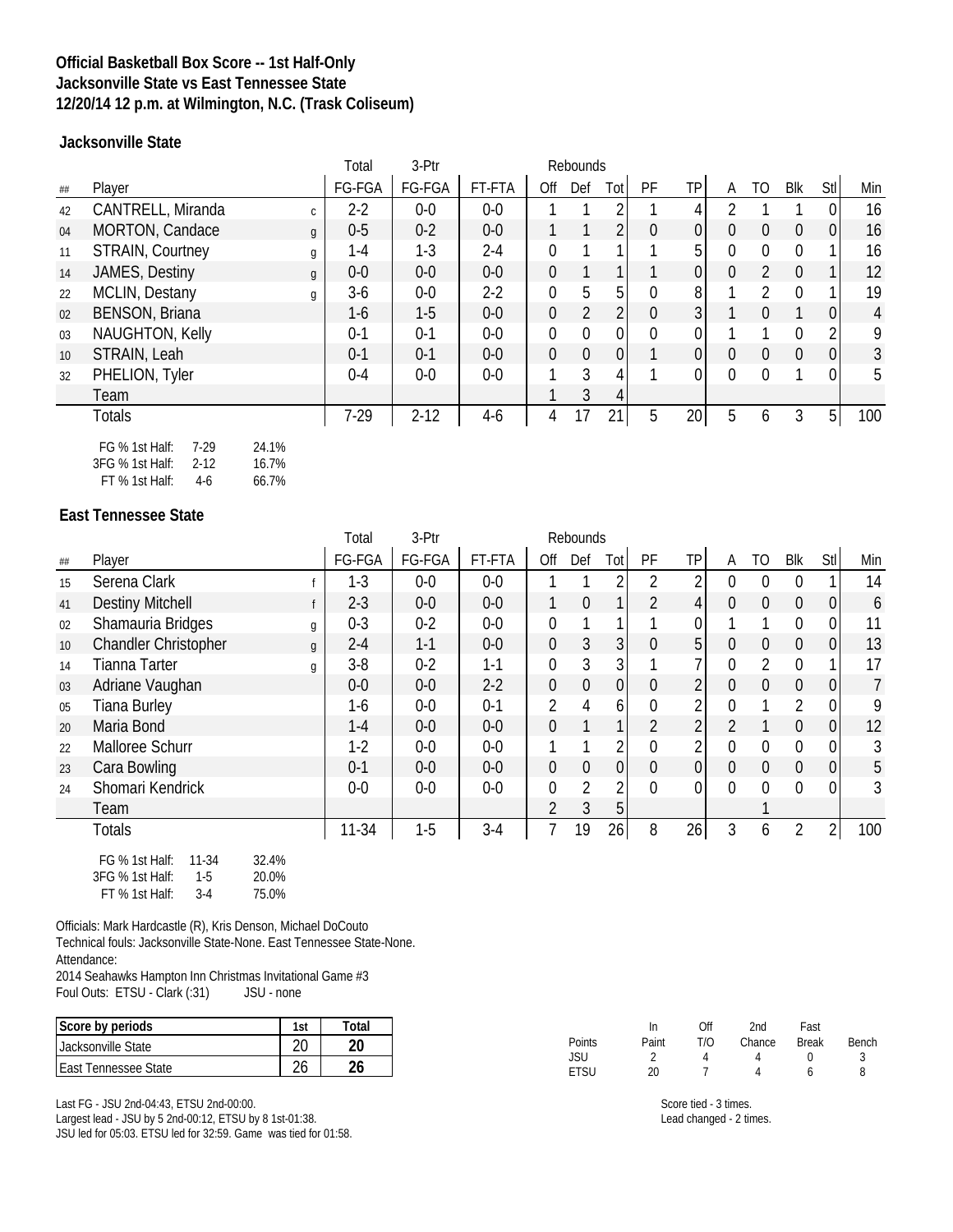### **Official Basketball Box Score -- 2nd Half-Only Jacksonville State vs East Tennessee State 12/20/14 12 p.m. at Wilmington, N.C. (Trask Coliseum)**

**Jacksonville State**

|                 |                                                                                                               |              | Total                               | 3-Ptr                        |                         |                | Rebounds       |                |                |                |          |                |                |                |             |
|-----------------|---------------------------------------------------------------------------------------------------------------|--------------|-------------------------------------|------------------------------|-------------------------|----------------|----------------|----------------|----------------|----------------|----------|----------------|----------------|----------------|-------------|
| ##              | Player                                                                                                        |              | FG-FGA                              | FG-FGA                       | FT-FTA                  | Off            | Def            | Tot            | PF             | TP             | A        | TO             | Blk            | Stl            | Min         |
| 42              | CANTRELL, Miranda                                                                                             | $\mathsf{C}$ | $2 - 4$                             | $0-0$                        | $2 - 3$                 | $\overline{2}$ | 4              | 6              | 3              | 6              |          |                |                |                | 12          |
| 04              | MORTON, Candace                                                                                               | g            | $1-3$                               | $0 - 1$                      | $7-9$                   | $\overline{2}$ | $\mathbf{0}$   | $\overline{2}$ |                | 9              | 0        | 2              | $\overline{0}$ | 0              | 17          |
| 11              | <b>STRAIN, Courtney</b>                                                                                       | g            | $1-3$                               | $0 - 2$                      | $2 - 2$                 |                | $\mathbf{0}$   |                |                | 4              |          | $\Omega$       | $\Omega$       | 0              | 15          |
| 14              | JAMES, Destiny                                                                                                | g            | $0 - 2$                             | $0-0$                        | $1-2$                   | $\overline{0}$ | $\mathbf{1}$   |                |                |                |          | $\overline{0}$ | $\overline{0}$ | $\overline{0}$ | 14          |
| 22              | <b>MCLIN, Destany</b>                                                                                         | g            | $0-6$                               | $0-0$                        | $3-4$                   | $\overline{0}$ | 5              | 5              | 3              | 3              |          | 2              | 0              |                | 15          |
| 02              | <b>BENSON, Briana</b>                                                                                         |              | $3-4$                               | $2 - 3$                      | $2 - 2$                 | 1              | $\theta$       |                |                | 10             |          |                | $\overline{0}$ | $\overline{0}$ | 9           |
| 03              | <b>NAUGHTON, Kelly</b>                                                                                        |              | $1 - 1$                             | $0-0$                        | $0-0$                   | $\Omega$       |                |                | 0              | 2              | 0        | $\mathbf 0$    | $\Omega$       | $\overline{0}$ | 6           |
| 10 <sup>°</sup> | STRAIN, Leah                                                                                                  |              | $0-0$                               | $0-0$                        | $0-0$                   | $\overline{0}$ | $\mathbf{0}$   | $\overline{0}$ | $\overline{0}$ | 0              | 0        | $\overline{0}$ | $\overline{0}$ | $\overline{0}$ | $\mathbf 0$ |
| 32              | PHELION, Tyler                                                                                                |              | $0 - 1$                             | $0-0$                        | $2 - 4$                 | 2              | $\overline{2}$ | 4              |                | $\overline{2}$ | $\Omega$ | $\Omega$       | 0              | $\overline{0}$ | 12          |
|                 | Team                                                                                                          |              |                                     |                              |                         | $\Omega$       |                |                |                |                |          |                |                |                |             |
|                 | <b>Totals</b>                                                                                                 |              | $8 - 24$                            | $2-6$                        | 19-26                   | 8              | 14             | 22             | 11             | 37             | 4        |                | 0              | $\overline{2}$ | 100         |
|                 | FG % 1st Half:<br>$7-29$<br>24.1%<br>3FG % 1st Half:<br>$2 - 12$<br>16.7%<br>FT % 1st Half:<br>$4-6$<br>66.7% |              | 2nd half:<br>2nd half:<br>2nd half: | $8 - 24$<br>$2 - 6$<br>19-26 | 33.3%<br>33.3%<br>73.1% |                |                |                |                |                |          |                |                |                |             |

#### **East Tennessee State**

|                 |                                                                                    |                         | Total                               | 3-Ptr                        |                         |                  | <b>Rebounds</b>  |                |                |                |                |                |                |                |                |
|-----------------|------------------------------------------------------------------------------------|-------------------------|-------------------------------------|------------------------------|-------------------------|------------------|------------------|----------------|----------------|----------------|----------------|----------------|----------------|----------------|----------------|
| ##              | Player                                                                             |                         | FG-FGA                              | FG-FGA                       | FT-FTA                  | Off              | Def              | Tot            | PF             | TP             | A              | TO             | Blk            | Stl            | Min            |
| 15              | Serena Clark                                                                       |                         | $0-0$                               | $0-0$                        | $0-0$                   | $\boldsymbol{0}$ | $\mathbf 0$      | $\mathbf{0}$   | 3              | $\overline{0}$ | $\Omega$       | 2              | $\theta$       | $\overline{0}$ | 11             |
| 41              | <b>Destiny Mitchell</b>                                                            | f                       | $2 - 4$                             | $0-0$                        | $0-0$                   | $\mathfrak{Z}$   | $\mathfrak{Z}$   | 6 <sup>1</sup> | $\overline{2}$ | 4              |                |                | $\overline{0}$ | $\overline{0}$ | 11             |
| 02              | Shamauria Bridges                                                                  | g                       | $0 - 3$                             | $0 - 2$                      | $0-0$                   | $\mathbf 0$      |                  |                | $\overline{2}$ | 0              | $\Omega$       | $\overline{0}$ | 0              | $\mathbf 0$    | 8              |
| 10 <sup>°</sup> | <b>Chandler Christopher</b>                                                        | $\mathfrak{g}$          | $1-2$                               | $0-0$                        | $0 - 2$                 | $\mathbf 0$      | $\mathfrak{Z}$   | 3 <sup>1</sup> | 3              | $\overline{2}$ |                | $\overline{2}$ | $\mathbf 0$    | $\overline{0}$ | 17             |
| 14              | <b>Tianna Tarter</b>                                                               | g                       | $6 - 12$                            | $3-6$                        | $4 - 4$                 | $\mathbf 0$      | 3                | $\overline{3}$ | $\overline{2}$ | 19             |                |                | 0              | 1              | 20             |
| 03              | Adriane Vaughan                                                                    |                         | $0-0$                               | $0-0$                        | $1-2$                   | $\mathbf 0$      | $\boldsymbol{0}$ | $\overline{0}$ | $\mathbf 0$    | 1              | $\overline{0}$ | $\mathbf 0$    | $\overline{0}$ | $\overline{0}$ | 8              |
| 05              | <b>Tiana Burley</b>                                                                |                         | $0-0$                               | $0-0$                        | $0-0$                   | $\boldsymbol{0}$ | $\mathbf 0$      | $\overline{0}$ | $\mathbf 0$    | 0              | $\mathbf{0}$   | $\mathbf 0$    | $\overline{0}$ | 0              | $\mathbf 0$    |
| 20              | Maria Bond                                                                         |                         | $1 - 1$                             | $0-0$                        | $0-0$                   | $\mathbf 0$      | $\overline{2}$   | 2 <sub>l</sub> | $\overline{2}$ | $\overline{2}$ | $\Omega$       | 1              | $\overline{0}$ | $\overline{0}$ | 10             |
| 22              | Malloree Schurr                                                                    |                         | $0 - 3$                             | $0-0$                        | $0-0$                   | $\overline{0}$   |                  |                |                | 0              | $\overline{0}$ | $\mathbf 0$    | $\overline{0}$ | $\mathbf 0$    | 10             |
| 23              | Cara Bowling                                                                       |                         | $1 - 1$                             | $0-0$                        | $0-0$                   | $\mathbf 0$      | $\mathbf 0$      | $\overline{0}$ | $\overline{2}$ | $\overline{2}$ | $\overline{0}$ | $\mathbf 0$    | $\overline{0}$ | $\overline{0}$ | $\overline{4}$ |
| 24              | Shomari Kendrick                                                                   |                         | $0-0$                               | $0-0$                        | $0 - 2$                 | 0                |                  |                |                | 0              | $\Omega$       |                | 0              | $\overline{0}$ |                |
|                 | Team                                                                               |                         |                                     |                              |                         | $\overline{0}$   | $\mathbf 0$      | $\overline{0}$ |                |                |                |                |                |                |                |
|                 | Totals                                                                             |                         | $11 - 26$                           | $3-8$                        | $5-10$                  | 3                | 14               | 17             | 18             | 30             | 3              | 8              | $\overline{0}$ |                | 100            |
|                 | FG % 1st Half:<br>$11 - 34$<br>3FG % 1st Half:<br>$1-5$<br>FT % 1st Half:<br>$3-4$ | 32.4%<br>20.0%<br>75.0% | 2nd half:<br>2nd half:<br>2nd half: | $11 - 26$<br>$3-8$<br>$5-10$ | 42.3%<br>37.5%<br>50.0% |                  |                  |                |                |                |                |                |                |                |                |

Officials: Mark Hardcastle (R), Kris Denson, Michael DoCouto

Technical fouls: Jacksonville State-None. East Tennessee State-None. Attendance:

2014 Seahawks Hampton Inn Christmas Invitational Game #3<br>Foul Outs: ETSU - Clark (:31) JSU - none Foul Outs: ETSU - Clark (:31)

| Score by periods      | 1st    | 2nd | otal |
|-----------------------|--------|-----|------|
| Lacksonville State    |        |     |      |
| LEast Tennessee State | $\sim$ |     |      |

Last FG - JSU 2nd-04:43, ETSU 2nd-00:00. Largest lead - JSU by 5 2nd-00:12, ETSU by 8 1st-01:38. JSU led for 05:03. ETSU led for 32:59. Game was tied for 01:58.

|        | In    | Off | 2nd    | Fast         |       |
|--------|-------|-----|--------|--------------|-------|
| Points | Paint | T/O | Chance | <b>Break</b> | Bench |
| JSU    | 10    |     | o      | 10           | 14    |
| etsu   | 12    | a   |        | 5            |       |

Score tied - 0 times. Lead changed - 1 time.